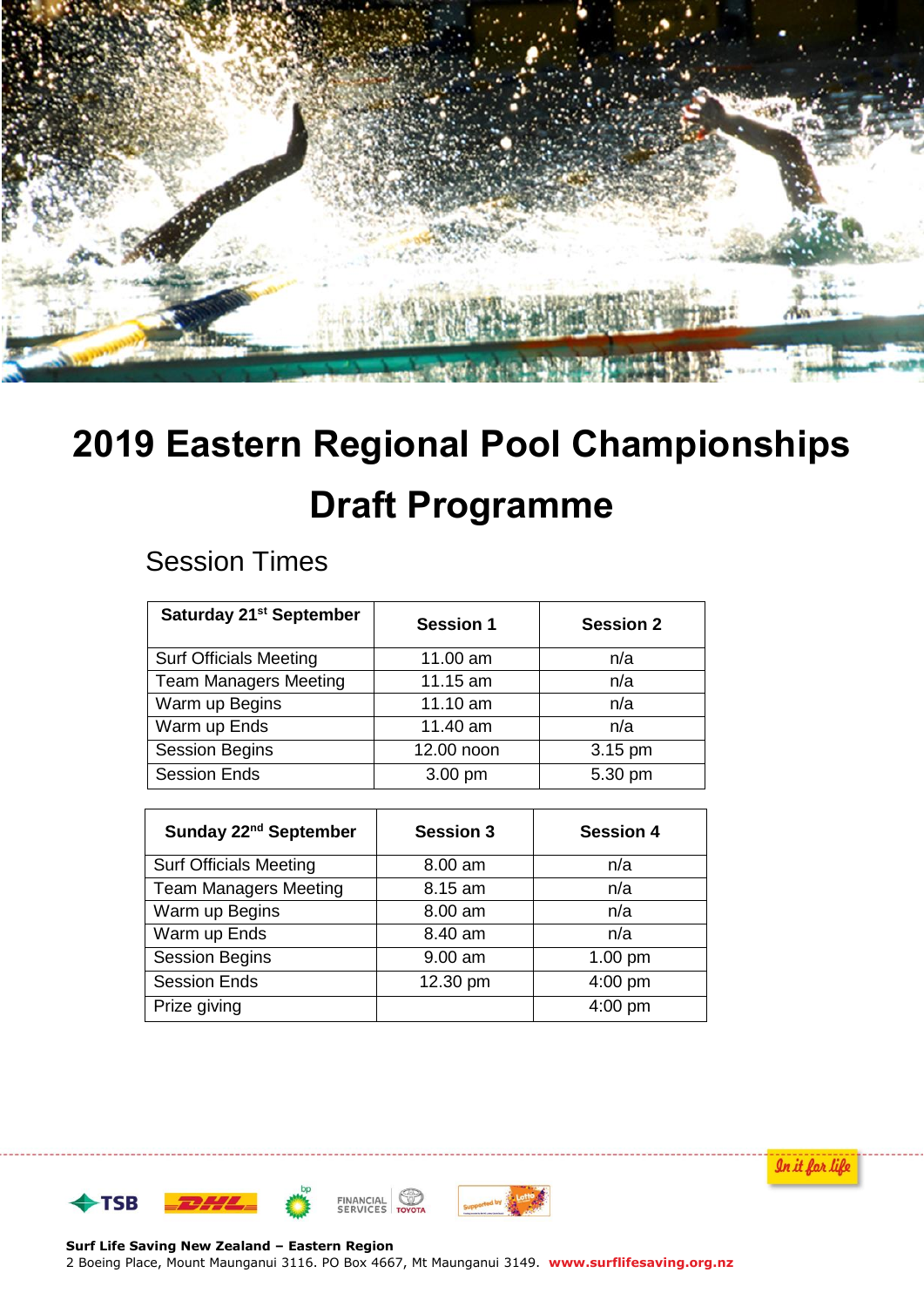# Session One, Saturday 21<sup>st</sup> September 2019

**Warm Up:** 11.10am – 11.40am<br>**Session Times:** 12 noon – 3.00pm A

**Session Times:** 12 noon – 3.00pm Approx.

| Event# | <b>Event</b>                              | <b>Heats</b> | <b>Notes</b> |
|--------|-------------------------------------------|--------------|--------------|
| 001    | Open Male- 200 Swim with Obstacles        |              |              |
| 002    | Open Female - 200 Swim with Obstacles     |              |              |
| 003    | Masters Male - 100m SwimW/Obstacle        |              |              |
| 004    | Masters Female - 100m SwimW/Obstacle      |              |              |
| 005    | Under 19 Male - 200 Swim with Obstacles   |              |              |
| 006    | Under 19 Female - 200 Swim with Obstacles |              |              |
| 007    | Under 16 Male - 200 Swim with Obstacles   |              |              |
| 008    | Under 16 Female - 200 Swim with Obstacles |              |              |
| 009    | Under 14 Male - 100 Swim with Obstacles   |              |              |
| 010    | Under 14 Female - 100 Swim with Obstacles |              |              |
| 011    | Under 13 Male - 100 Swim with Obstacles   |              |              |
| 012    | Under 13 Female - 100 Swim with Obstacles |              |              |
| 013    | Under 12 Male - 50 Swim with Obstacles    |              |              |
| 014    | Under 12 Female - 50 Swim with Obstacles  |              |              |
| 015    | Under 11 Male - 50 Swim with Obstacles    |              |              |
| 016    | Under 11 Female - 50 Swim with Obstacles  |              |              |
| 017    | Open Male - 4x50m Obstacle Relay          |              |              |
| 018    | Open Female - 4x50m Obstacle Relay        |              |              |
| 019    | Open Mixed - 4x50m Obstacle Relay         |              |              |
| 020    | Masters Mixed - 4x50m Obstacle Relay      |              |              |
| 021    | Under 19 Male - 4x50m Obstacle Relay      |              |              |
| 022    | Under 19 Female - 4x50m Obstacle Relay    |              |              |
| 023    | Under 19 Mixed - 4x50m Obstacle Relay     |              |              |
| 024    | Under 16 Male - 4x50m Obstacle Relay      |              |              |
| 025    | Under 16 Female - 4x50m Obstacle Relay    |              |              |
| 026    | Under 16 Mixed- 200m 4x50 Obstacle        |              |              |
| 027    | Under 14 Male - 200m 4x50 Obstacle        |              |              |
| 028    | Under 14 Female - 200m 4x50 Obstacle      |              |              |
| 029    | Under 14 Mixed - 200m 4x50 Obstacle       |              |              |
| 030    | Under 12 Male - 200m 4x50 Obstacle        |              |              |
| 031    | Under 12 Female - 200m 4x50 Obstacle      |              |              |
| 032    | Under 12 Mixed - 200m 4x50 Obstacle       |              |              |
| 033    | Open Male - Line Throw                    |              |              |
| 034    | Open Female - Line Throw                  |              |              |
| 035    | Masters Male - Line Throw                 |              |              |
| 036    | <b>Masters Female - Line Throw</b>        |              |              |
| 037    | Under 19 Male - Line Throw                |              |              |
| 038    | Under 19 Female - Line Throw              |              |              |
| 039    | Under 16 Male - Line Throw                |              |              |
| 040    | Under 16 Female - Line Throw              |              |              |

15 minute break to reset the pool for Manikin events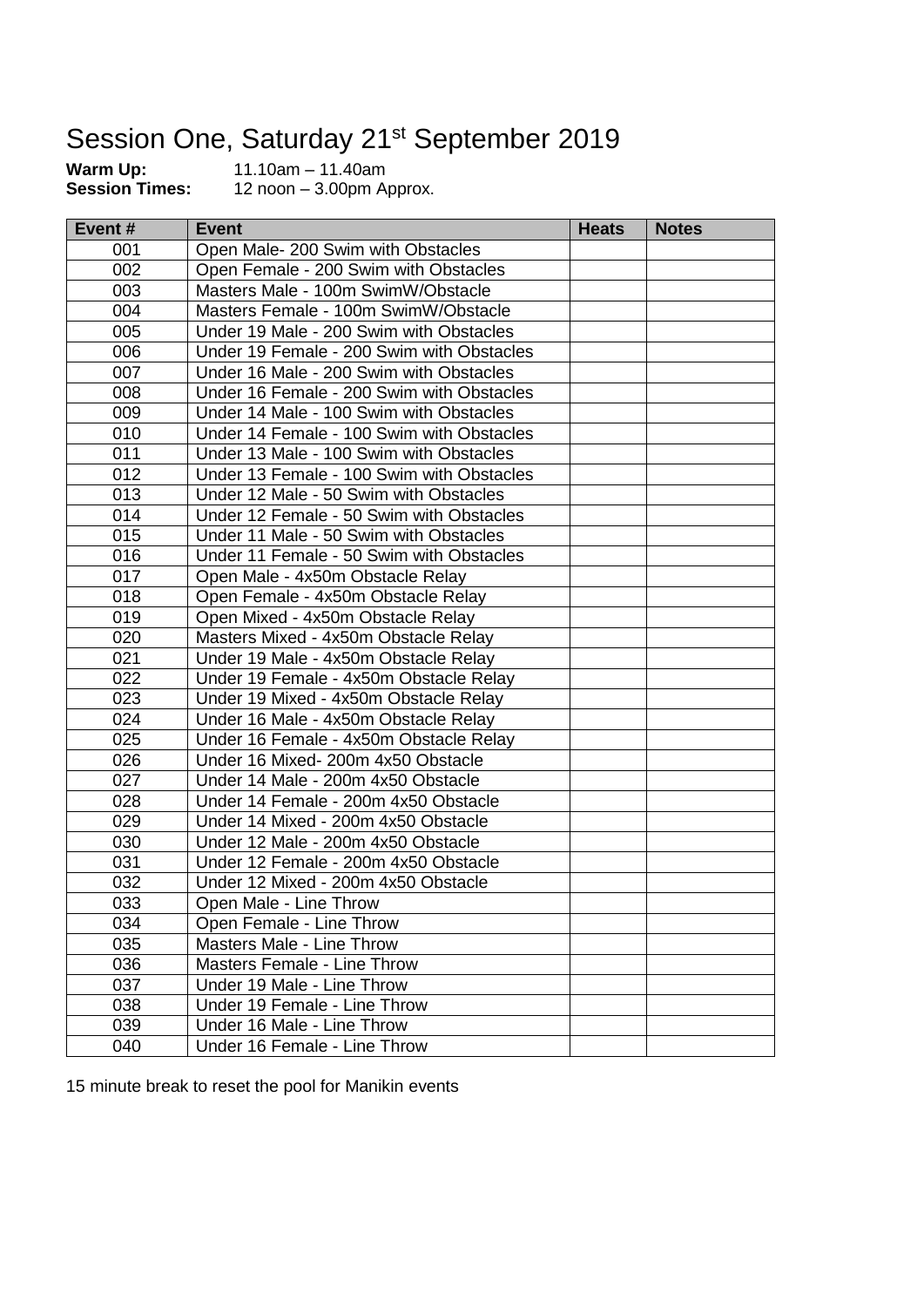### Session Two: Saturday 21<sup>st</sup> September 2019

**Session Times:** 3.15pm to 5:30 Approx.

| 041 | Under 16 Male - 100m Manikin carry w fins   |
|-----|---------------------------------------------|
| 042 | Under 16 Female - 100m Manikin carry w fins |
| 043 | Under 19 Male - 100m Manikin carry w fins   |
| 044 | Under 19 Female - 100m Manikin carry w fins |
| 045 | Open Male - 100m Mankin Carry W/Fins        |
| 046 | Open Female - 100m Manikin Carry w/Fins     |
| 047 | Masters Male - 50m SwimWFins                |
| 048 | Masters Female - 50m SwimWFins              |
| 049 | Under 12 Male - 4x25m Brick Relay           |
| 050 | Under 12 Female - 4x25m Brick Relay         |
| 051 | Under 14 Male - 4x25m Brick Relay           |
| 052 | Under 14 Female - 4x25m Brick Relay         |
| 053 | Under 16 Male - 4x25m Manikin Relay         |
| 054 | Under 16 Female - 4x25m Manikin Relay       |
| 055 | Under 19 Male - 4x25m Manikin Relay         |
| 056 | Under 19 Female - 4x25m Manikin Relay       |
| 057 | Open Male - 4x25m Manikin Relay             |
| 058 | Open Female - 4x25m Manikin Relay           |
| 059 | Under 12 Male - 100m Tube W/patient&fins    |
| 060 | Under 12 Female - 100m Tube W/patient&fins  |
| 061 | Under 14 Male - 100m Tube W/patient&fins    |
| 062 | Under 14 Female - 100m Tube W/patient&fins  |
| 063 | Under 16 Male - 100m Manikin Tow W/Fins     |
| 064 | Under 16 Female - 100m Manikin Tow W/Fins   |
| 065 | Under 19 Male - 100m Manikin Tow W/Fins     |
| 066 | Under 19 Female - 100m Manikin Tow W/Fins   |
| 067 | Open Male - 100m Manikin Tow W/Fins         |
| 068 | Open Female - 100m Manikin Tow W/Fins       |
| 069 | Master Male - 100m ManikinTow/Fin           |
| 070 | Master Female - 100m ManikinTow/Fin         |
| 071 | Open Mixed - 200m 4x50mPoolLifeSaverRelay   |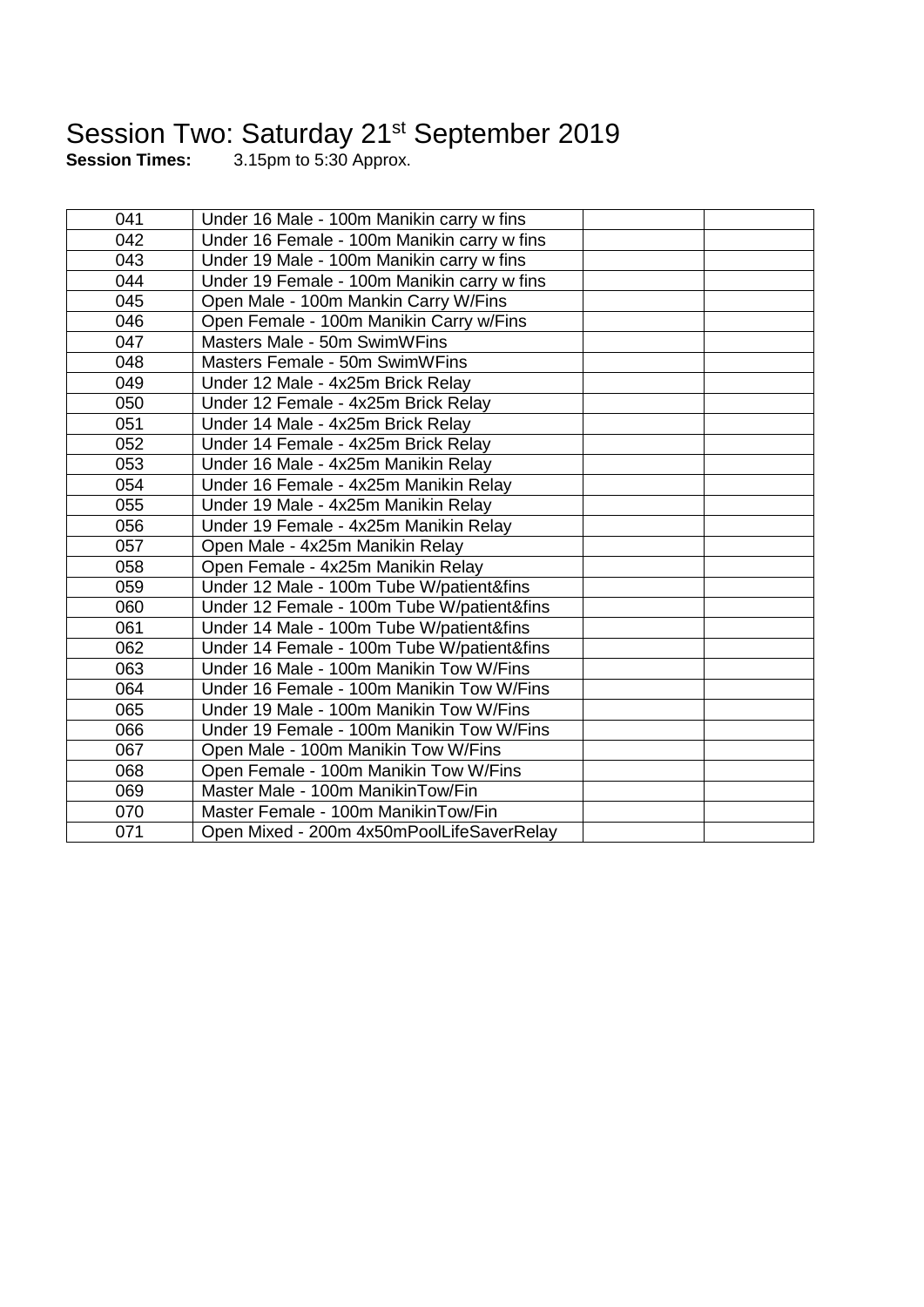# Session Three, Sunday 22<sup>nd</sup> September 2019<br>Warm Up: 8.10am – 8.40am<br>Session Times: 9.00am – 12.30pm Approx.

**Warm Up:** 8.10am – 8.40am **Session Times:** 9.00am – 12.30pm Approx.

| Event# | <b>Event</b>                              | <b>Heats</b> | <b>Notes</b> |
|--------|-------------------------------------------|--------------|--------------|
| 072    | Open Male - 100m Rescue Medley            |              |              |
| 073    | Open Female - 100m Rescue Medley          |              |              |
| 074    | Under 19 Male - 100m Rescue Medley        |              |              |
| 075    | Under 19 Female - 100m Rescue Medley      |              |              |
| 076    | Under 16 Male - 100m Rescue Medley        |              |              |
| 077    | Under 16 Female - 100m Rescue Medley      |              |              |
| 078    | Under 14 Male - 50m Rescue Medley         |              |              |
| 079    | Under 14 Female - 50m Rescue Medley       |              |              |
| 080    | Under 13 Male - 50m Rescue Medley         |              |              |
| 081    | Under 13 Female - 50m Rescue Medley       |              |              |
| 082    | Under 12 Male - 50m Rescue Medley         |              |              |
| 083    | Under 12 Female - 50m Rescue Medley       |              |              |
| 084    | Under 11 Male - 50m Rescue Medley         |              |              |
| 085    | Under 11 Female - 50m Rescue Medley       |              |              |
| 086    | Open Male - 200m 4x50m Medley             |              |              |
| 087    | Open Female - 200m 4x50m Medley           |              |              |
| 088    | Open Mixed - 200m 4x50m Medley            |              |              |
| 089    | Under 19 Male - 200m 4x50m Medley         |              |              |
| 090    | Under 19 Female - 200m 4x50m Medley       |              |              |
| 091    | Under 19 Mixed- 200m 4x50m Medley         |              |              |
| 092    | Under 16 Male - 200m 4x50m Medley         |              |              |
| 093    | Under 16 Female - 200m 4x50m Medley       |              |              |
| 094    | Under 16 Mixed- 200m 4x50m Medley         |              |              |
| 095    | Under 14 Male - 200m 4x50m Medley         |              |              |
| 096    | Under 14 Female - 200m 4x50m Medley       |              |              |
| 097    | Under 14 Mixed - 200m 4x50m Medley        |              |              |
| 098    | Under 12 Male - 200m 4x50 Medley          |              |              |
| 099    | Under 12 Female - 200m 4x50m Medley       |              |              |
| 100    | Under 12 Mixed - 200m 4x50m Medley        |              |              |
| 101    | Under 19 Male - 200m Super Lifesaver      |              |              |
| 102    | Under 19 Female - 200m Super Lifesaver    |              |              |
| 103    | Open Male - 200m Super Lifesaver          |              |              |
| 104    | Open Female - 200m Super Lifesaver        |              |              |
| 105    | Under 11 Male - 50m BrickCarry W/O Fins   |              |              |
| 106    | Under 11 Female - 50m BrickCarry W/O Fins |              |              |
| 107    | Under 12 Male - 50m BrickCarry W/O Fins   |              |              |
| 108    | Under 12 Female - 50m BrickCarry W/O Fins |              |              |
| 109    | Under 13 Male - 50m BrickCarry W/O Fins   |              |              |
| 110    | Under 13 Female - 50m BrickCarry W/O Fins |              |              |
| 111    | Under 14 Male - 50m BrickCarry W/O Fins   |              |              |
| 112    | Under 14 Female - 50m BrickCarry W/O Fins |              |              |

**30 Minute Break Approx.**